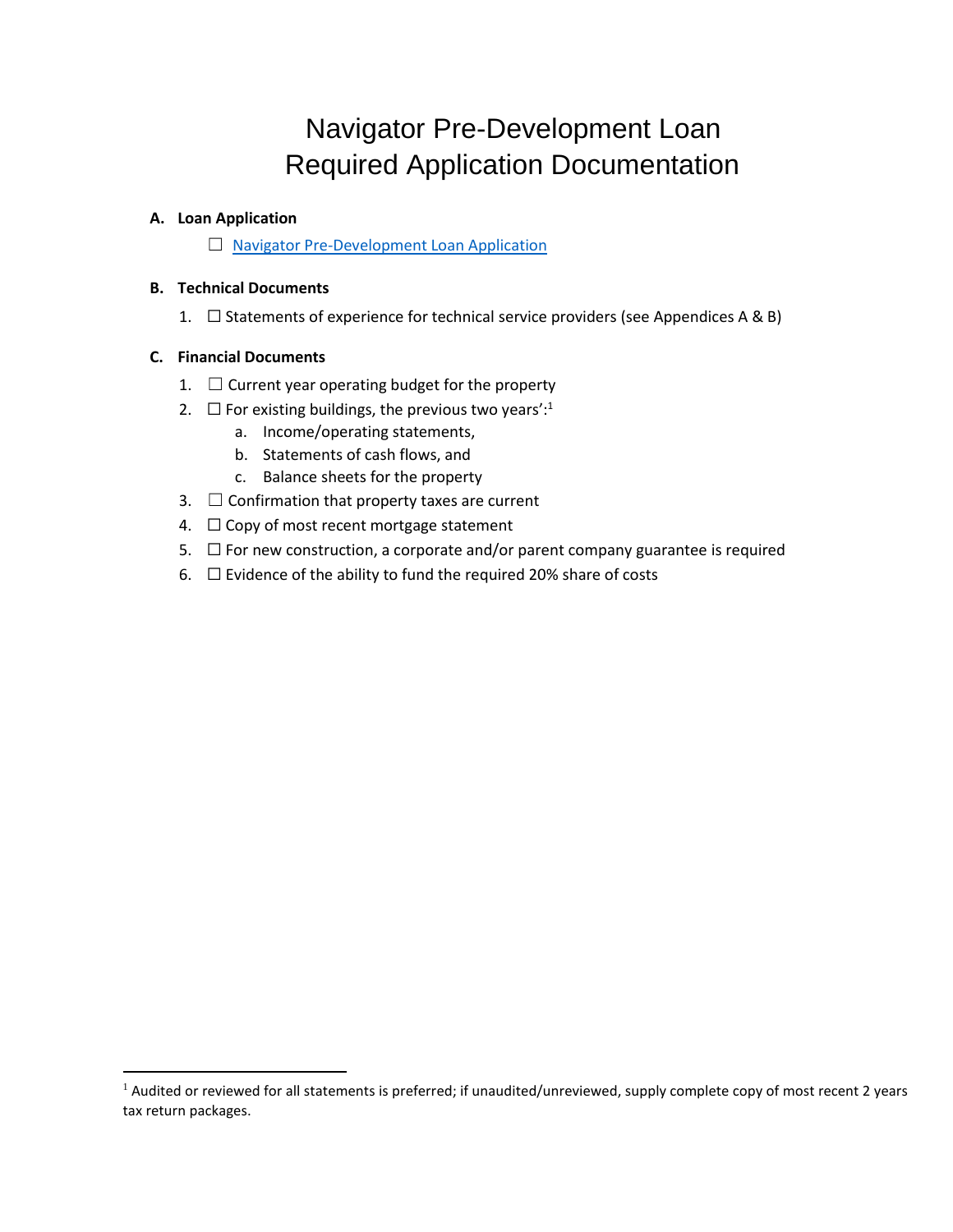## Appendix A – Statement of Experience for Technical Assistance Providers

Please provide the following information for each of the TA Provider(s)

| Name of Firm:                                                                                                                                                                                                                                                                                                  |  |
|----------------------------------------------------------------------------------------------------------------------------------------------------------------------------------------------------------------------------------------------------------------------------------------------------------------|--|
| Address:                                                                                                                                                                                                                                                                                                       |  |
| Contact Person for this Project:<br>Phone:<br>Email:                                                                                                                                                                                                                                                           |  |
| Individual who will be the lead on this project: _______________________________                                                                                                                                                                                                                               |  |
| Other employees or contractors who will contribute to this project: ___________________                                                                                                                                                                                                                        |  |
|                                                                                                                                                                                                                                                                                                                |  |
| <b>Brief Project Description and Goals:</b>                                                                                                                                                                                                                                                                    |  |
|                                                                                                                                                                                                                                                                                                                |  |
| Budget Amount for the services: \$                                                                                                                                                                                                                                                                             |  |
| Describe the Licensing and/or certifications of the firm, the individuals, or contractors (i.e. Professional<br>engineer with relevant energy experience, a qualified energy engineer - a Certified Manager or Certified<br>Energy Auditor, or demonstration of relevant experience for comparable projects.): |  |
|                                                                                                                                                                                                                                                                                                                |  |

Describe comparable projects and/or other energy projects completed within the last two years. Provide a brief description of the projects, their costs, and results. Please provide brief resumes for the individuals who will be working on this project that focus on their energy experience. Also describe, # of years in energy projects, # of employees and what percentage of your business is related to energy projects.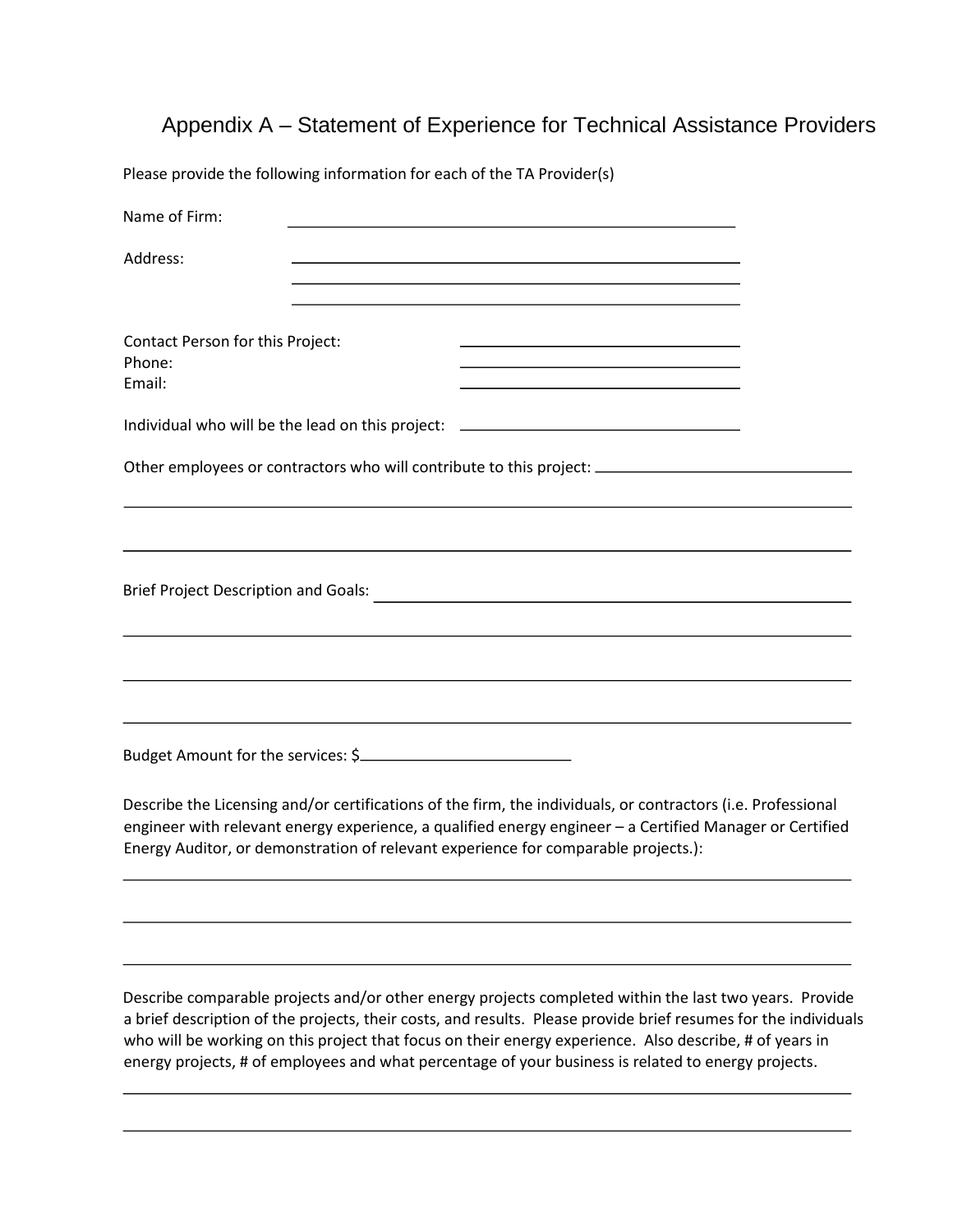## Appendix B – Contractor Compliance Agreement

### **Eligible Contractor Non-Performance, Misconduct, Improper, and Illegal Behavior**

To establish and maintain projects' consistent technical and financial performance, Inclusive Prosperity Capital (IPC) may, in its sole discretion, impose a probation, suspension, or termination of Eligible Contractors' eligibility to participate in any or all of IPC's financing programs ("Program") at any time if Program requirements are not met, or for misconduct, improper, or illegal behavior in connection with the Program or any other IPC program, such behavior includes, but is not limited to:

- Excessive property owner complaints regarding customer service
- Failure to ensure that all employees and subcontractors are properly licensed according to applicable state law and adhere to the requirements of the Program
- Improper incentive activity, including, but not limited to, failure to pass 100% of applicable rebate(s) as a reduction of upfront project cost to the property owner
- Misrepresentation of system functioning, including, but not limited to:
	- $\circ$  Submitting inaccurate contracts  $\circ$  Submitting inaccurate site plans  $\circ$ General discrepancies between documentation and IPC independent verification reports (i.e. inspections)
- Multiple inspection failures, including, but not limited to, failing to meet OSHA safety requirements on multiple system installs
- Failure to submit updated licensing, insurance, or other paperwork in a timely manner
- Failure to meet requirements of other relevant IPC programs
- Violation of any Program rules or ethical standards
- A lapse in required credentials
- Misrepresentation of IPC programs to property owners
- Submission of falsified documents or unauthorized signatures to the Program or any other IPC program
- Commission of any illegal actions while participating in the Program
- Criminal conviction of Eligible Contractor principal(s) that detrimentally impresses upon the Program or any other IPC program or the integrity or workmanship of the Eligible Contractor
- Eligible Contractor bills for uninstalled measures
- Failure to pull municipal permits where required by either the Eligible Contractor or designated subcontractor
- Any other Program violations in IPC's sole and reasonable determination

Eligible Contractors may be given reasonable opportunity to correct problems identified by IPC; however, IPC reserves the right to place on probation, suspend, or terminate the Eligible Contractor from the Program for any violation of Program rules, misconduct, improper, or illegal behavior as described above. Suspended Eligible Contractors may reapply to the Program after six (6) months. Suspended Eligible Contractors will submit a new application and include a plan for preventing future issues.

IPC's process for addressing such matters is as follows: